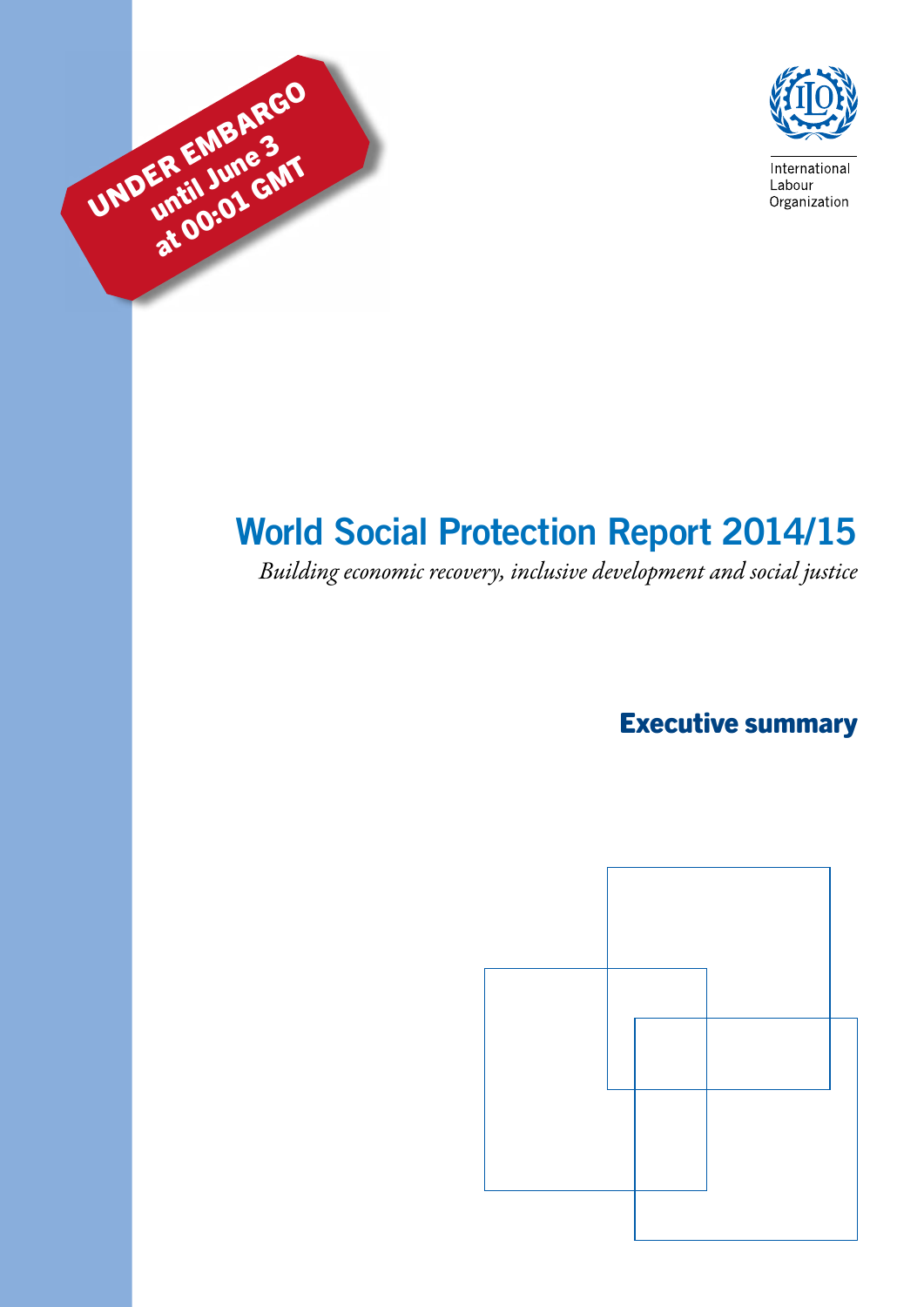Social protection policies play a critical role in real-<br>development agenda. Social protection is a key element<br>dizing the human right to social security for all, re-<br>of national strategies to promote human development, izing the human right to social security for all, reducing poverty and inequality, and supporting inclusive growth – by boosting human capital and productivity, supporting domestic demand and facilitating structural transformation of national economies. This ILO flagship report: (i) provides a global overview of the organization of social protection systems, their coverage and benefits, as well as public expenditures on social security; (ii) following a life-cycle approach, presents social protection for children, for women and men of working age, and for older persons; (iii) analyses trends and recent policies, e.g. negative impacts of fiscal consolidation and adjustment measures; and (iv) calls for the expansion of social protection in pursuit of crisis recovery, inclusive development and social justice.

While the need for social protection is widely recognized, the fundamental human right to social security remains unfulfilled for the large majority of the world's population. Only 27 per cent of the global population enjoy access to comprehensive social security systems, whereas 73 per cent are covered partially or not at all.

The lack of access to social protection constitutes a major obstacle to economic and social development. Inadequate or absent social protection coverage is associated with high and persistent levels of poverty and economic insecurity, growing levels of inequality, insufficient investments in human capital and human capabilities, and weak aggregate demand in a time of recession and slow growth.

The strong positive impacts of social protection have brought social protection to the forefront of the development agenda. Social protection is a key element political stability and inclusive growth. The ILO Social Protection Floors Recommendation, 2012 (No. 202), reflects a consensus on the extension of social security reached among governments and employers' and workers' organizations from 185 countries at all levels of development. Further, the roll-out of social protection floors is endorsed by the G20 and the United Nations.

However, while there has been a global trend towards the extension of social protection, particularly in middle-income countries, the effectiveness of social security systems in a number of countries is at risk as a result of fiscal consolidation and adjustment measures. These trends are presented in the different chapters of the report, following a life-cycle approach.

## Social protection for children and families: A right unfulfilled

Social protection policies are an essential element of realizing children's rights, ensuring their well-being, breaking the vicious cycle of poverty and vulnerability, and helping all children realize their full potential. Despite a large expansion of schemes, existing social protection policies do not sufficiently address the income security needs of children and families, particularly in low- and middle-income countries with large child populations. About 18,000 children die every day, mainly from preventable causes: many of these deaths could be averted through adequate social protection.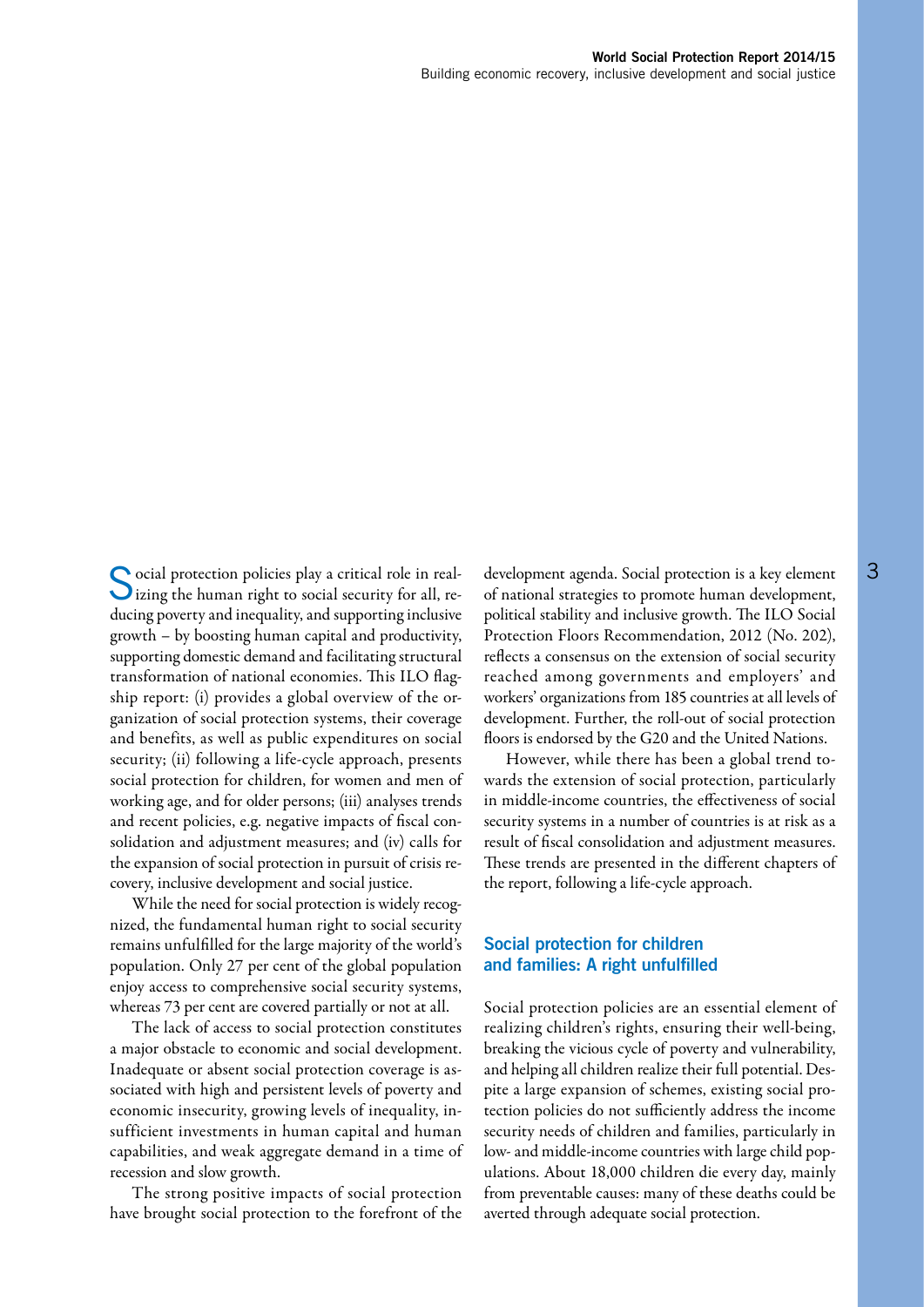Social protection also has a key role in preventing child labour by reducing economic vulnerability of families, enabling children to go to school and protecting them from exploitation.

More efforts are needed to step up measures to ensure income security for children and families. Many children do not receive the essential cash transfers that could make a real difference, in terms of nutrition, health, education and care services, to their chances of realizing their full potential. Specific child and family benefit programmes rooted in legislation exist in 108 countries, yet often cover only small groups of the population. In 75 countries, no such programmes are available at all.

On average, governments allocate 0.4 per cent of GDP to child and family benefits, ranging from 2.2 per cent in Western Europe to 0.2 per cent in Africa, and in Asia and the Pacific. Underinvestment in children jeopardizes their rights and their future, as well as the economic and social development prospects of the countries in which they live.

Fiscal consolidation and adjustment measures in higher-income economies threaten progress on income security for children and their families. Child poverty increased in 19 of the 28 countries of the European Union between 2007 and 2012.

## Social protection in working age: The quest for income security

Social protection plays a key role for women and men of working age by stabilizing their incomes in the event of unemployment, employment injury, disability, sickness and maternity, and by ensuring that they have at least a basic level of income security. While the labour market serves as the primary source of income security during working life, social protection plays a major role in smoothing incomes and aggregate demand, thereby facilitating structural change within economies.

Worldwide, 2.3 per cent of GDP is allocated to social protection expenditure for women and men in ensuring income security during working age; regionally, levels vary widely, ranging from 0.5 per cent in Africa to 5.9 per cent in Western Europe.

#### Unemployment protection

Where they exist, unemployment benefit schemes play a key role in providing income security to workers and their families in the event of temporary unemployment,

contributing thereby to preventing poverty; supporting structural change in the economy; providing safeguards against informalization; and, in the event of a crisis, stabilizing aggregate demand, helping the economy to recover more quickly.

However, only 28 per cent of workers worldwide are potentially eligible for benefits (contributory or non-contributory) under existing legislation should they become unemployed. Within this overall figure, regional differences are considerable: 80 per cent of workers are so covered in Europe, 38 per cent in Latin America, 21 per cent in the Middle East, 17 per cent in the Asia and Pacific region, and 8 per cent in Africa. Only 12 per cent of unemployed workers worldwide actually receive unemployment benefits, and again regional differences are large, with effective coverage ranging from 64 per cent of unemployed workers in Western Europe to just over 7 per cent in the Asia and Pacific region, 5 per cent in Latin America and the Caribbean, and less than 3 per cent in the Middle East and Africa.

A number of emerging economies have introduced unemployment benefit schemes, such as Bahrain or Viet Nam, as a means to ensure income security for unemployed workers and facilitate their search for jobs matching their skills in the formal economy. India's employment guarantee scheme (Mahatma Gandhi National Employment Guarantee Scheme) also provides a form of unemployment protection by guaranteeing 100 days of public employment to poor rural households.

#### Employment injury protection

In 2013, the world was shaken by the Rana Plaza tragedy in Bangladesh, and became aware that social protection in case of employment injury is essential to protect workers and their families from the financial consequences of accidents at work and to facilitate their rehabilitation. However, only 33.9 per cent of the global labour force is covered by law for employment injury through mandatory social insurance. Even if voluntary social insurance coverage and employer liability provisions are included, only 39.4 per cent of the labour force is covered by law. In practice, actual access to employment injury protection is even lower, largely owing to incomplete enforcement of the legislation in many countries.

The low coverage of employment injury compensation in many low- and middle-income countries points to an urgent need to enhance working conditions in respect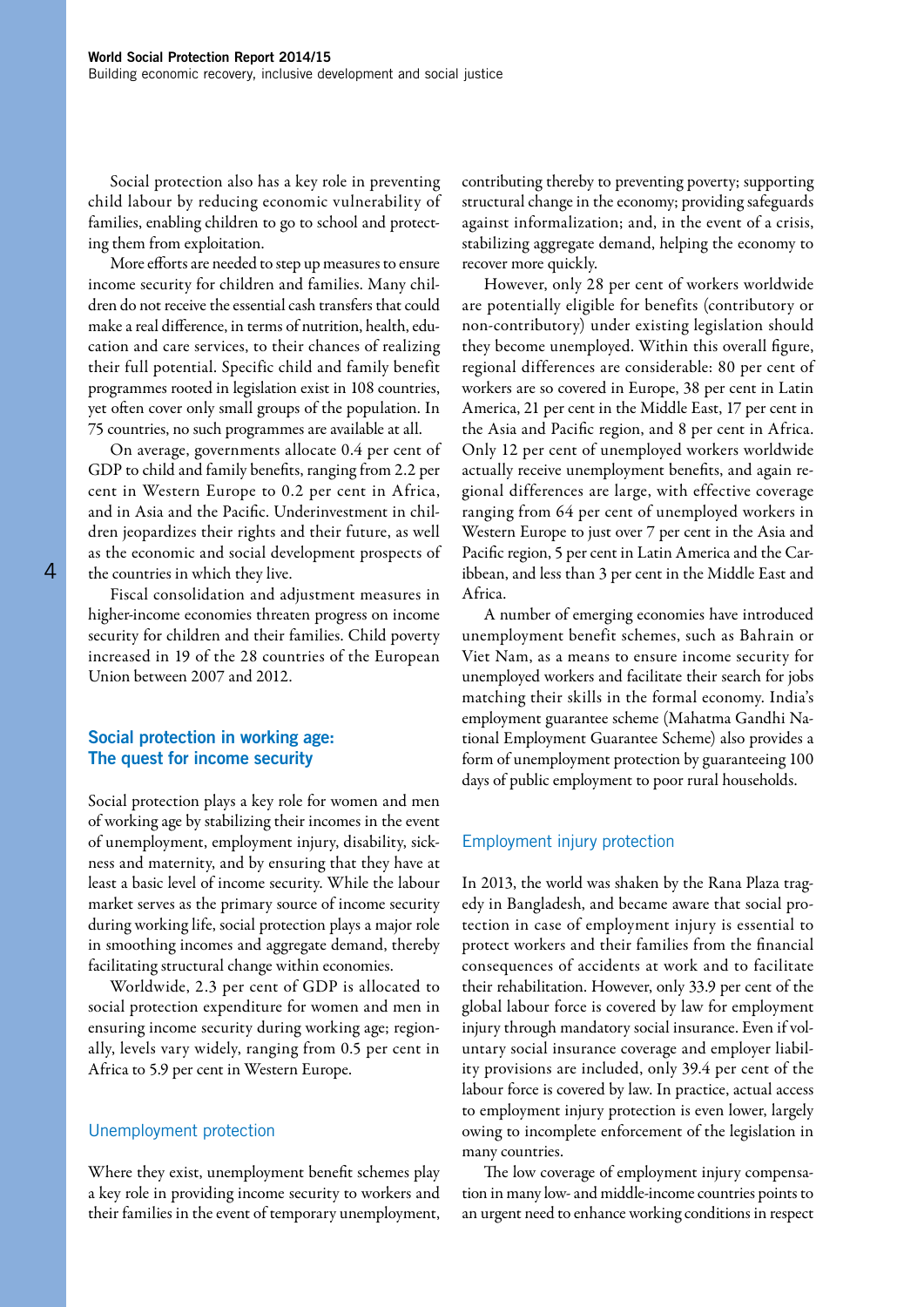of occupational safety and health, as well as to improve employment injury coverage for all workers, including those in the informal economy. As more countries move from employer liability as the basis for employment injury protection to a mechanism based on social insurance, levels of protection for workers are likely to improve – but only if new laws are effectively enforced.

## Disability benefits

Social protection plays a key role in meeting the specific needs of persons with disabilities with regard to income security, access to health care and social inclusion. Effective measures to support persons with disabilities in finding and retaining quality employment are a key element of non-discriminatory and inclusive policies that help to realize their rights and aspirations as productive members of society.

Complementing contributory schemes, non-contributory disability benefits play a key role in protecting those persons with disabilities who have not (yet) earned entitlements to contributory schemes. Only 87 countries offer such non-contributory benefits anchored in national legislation, which would provide at least a minimum level of income security for those disabled from birth or before working age, and those who for any reason have not had the opportunity to contribute to social insurance for long enough to be eligible for benefits.

## Maternity protection

Effective maternity protection ensures income security for pregnant women and mothers of newborn children and their families, and also effective access to quality maternal health care. It also promotes equality in employment and occupation.

Worldwide, less than 40 per cent of women in employment are covered by law under mandatory maternity cash benefit schemes; 48 per cent if voluntary coverage (mainly for women in self-employment) is included. Due to the ineffective enforcement and implementation of the law in some regions (Asia and the Pacific, Latin America and Africa in particular), effective coverage is even lower: only 28 per cent of women in employment worldwide are protected through maternity cash benefits which provide some income security in during the final stages of pregnancy and after childbirth; the absence of income security forces many women to return to work prematurely.

An increasing number of countries are using noncontributory maternity cash benefits as a means to improve income security and access to maternal and child health care for pregnant women and new mothers, particularly for women living in poverty. However, significant gaps remain.

Ensuring effective access to quality maternal health care is of particular importance, especially in countries where the informal economy accounts for a large proportion of employment.

## Old-age pensions: A state responsibility

The right to income security in old age, as grounded in human rights instruments and international labour standards, includes the right to an adequate pension. However, nearly half (48 per cent) of all people over pensionable age do not receive a pension. For many of those who do receive a pension, pension levels are not adequate. As a result, the majority of the world's older women and men have no income security, have no right to retire and have to continue working as long as they can – often badly paid and in precarious conditions. Under existing laws and regulations, only 42 per cent of people of working age today can expect to receive social security pensions in the future, and effective coverage is even lower. This gap will have to be filled also by an expansion of non-contributory provisions.

In recent years, many middle- and low-income countries have made efforts to expand the coverage of contributory pension schemes and to establish non-contributory pensions to guarantee at least basic income security in old age to all.

At the same time, countries undertaking fiscal consolidation are reforming their pension systems to make cost savings, by means including raising the retirement age, reducing benefits and increasing contribution rates. These adjustments are reducing state responsibility for guaranteeing income security in old age and shifting large parts of the economic risks associated with pension provision on to individuals, thereby undermining the adequacy of pension systems and reducing their ability to prevent poverty in old age. Future pensioners will receive lower pensions in at least 14 countries of Europe.

It is important to note that a number of countries are reversing the earlier privatizations of pension systems, implemented in the 1980s and 1990s. Argentina, Bolivia, Chile, Hungary and Poland either have renationalized or are renationalizing their pension systems to improve old-age income security.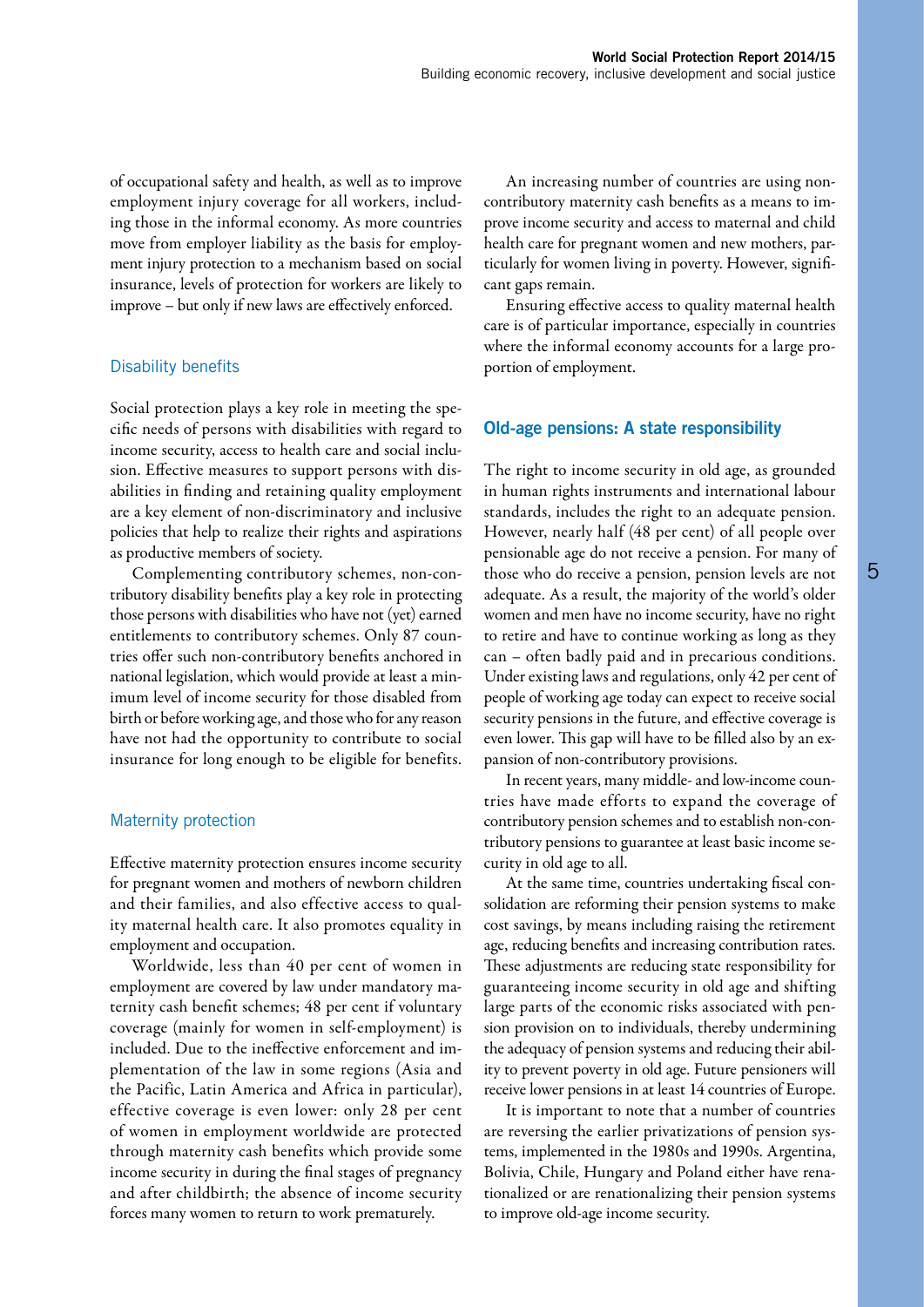#### Towards universal coverage in health

The urgency of striving for universal coverage in health is illustrated by the fact more than 90 per cent of the population living in low-income countries remains without any right to coverage in health. Globally, 39 per cent of the population is lacking such coverage. As a result, about 40 per cent of all global health expenditure is shouldered directly by the sick. However, even people who are legally covered experience limited health benefits, high out-of-pocket payments and a lack of the health workers needed to deliver services. In such circumstances, despite coverage, health care is frequently neither available nor affordable, and access to needed services can lead to poverty.

The ILO estimates that there is a global shortfall of 10.3 million health workers required to ensure that all in need receive quality health services. This gap, and the often close-to-poverty wages of health workers, are blocking progress towards universal health coverage.

Globally, 88 countries in several regions of the world have proved that it is possible to close the gaps in health coverage. Many of them began the process of reform at lower levels of national income and invested in times of economic crisis. Further, they have shown that countries can achieve high coverage rates and even universal coverage using either tax- or contribution-funded systems and schemes or a mix of both. However, countries under fiscal consolidation have often initiated health reforms to make cost savings, by means such as rationalizing the costs of public health facilities, introducing patient co-payments and cutting wage bills for medical staff. These adjustment measures have sharpened inequities in access to health care and increased exclusion by shifting the burden from the public purse to private households.

Investing in health protection, including paid sick leave, yields returns. However, public expenditure on health is at present too low to be sufficiently effective: the potential economic returns from increased productivity and employment cannot be realized while gaps in coverage persist. Closing these gaps would lead to the highest rates of return in the world's poorest countries.

Greater joint efforts are necessary to work towards universal health coverage, and towards the associated goal of establishing social protection floors, as recently called for by the UN General Assembly.

#### Expanding social protection: Key to crisis recovery and inclusive development

The global financial and economic crisis has forcefully underlined the importance of social security as a human right, and as an economic and social necessity, as set out in the ILO Social Protection Floors Recommendation (2012), No. 202.

In the first phase of the crisis (2008–09), social protection played a strong role in the expansionary response. At least 48 high- and middle-income countries announced fiscal stimulus packages totalling US\$2.4 trillion, of which approximately a quarter was invested in counter-cyclical social protection measures.

In the second phase of the crisis (2010 onwards), governments embarked on fiscal consolidation and premature contraction of expenditure, despite an urgent need of public support among vulnerable populations. In 2014, the scope of public expenditure adjustment is expected to intensify significantly: according to IMF projections, 122 countries will be contracting expenditures in terms of GDP, of which 82 are developing countries. Further, a fifth of countries are undergoing excessive fiscal contraction, defined as cutting public expenditures below pre-crisis levels.

Contrary to public perception, fiscal consolidation measures are not limited to Europe; many developing countries have adopted adjustment measures, including the elimination or reduction of food and fuel subsidies; cuts or caps on wages, including for health and social care workers; rationalizing and more narrowly targeting social protection benefits; and reforms of pension and health-care systems. Many governments are also considering revenue-side measures, for example increasing consumption taxes such as VAT on basic products that are consumed by poor households.

In developing countries, some of the proceeds of these adjustments, e.g. from the elimination of subsidies, have been used to design narrowly-targeted safety nets, as a compensatory mechanism to the poorest. However, given the large number of vulnerable low-income households in developing countries, more efforts are necessary to increase the fiscal space to meet the social protection needs of populations.

Of particular significance are the divergent trends in richer and poorer countries: while many highincome countries are contracting their social security systems, many developing countries are expanding them.

High-income countries have reduced a range of social protection benefits and limited access to quality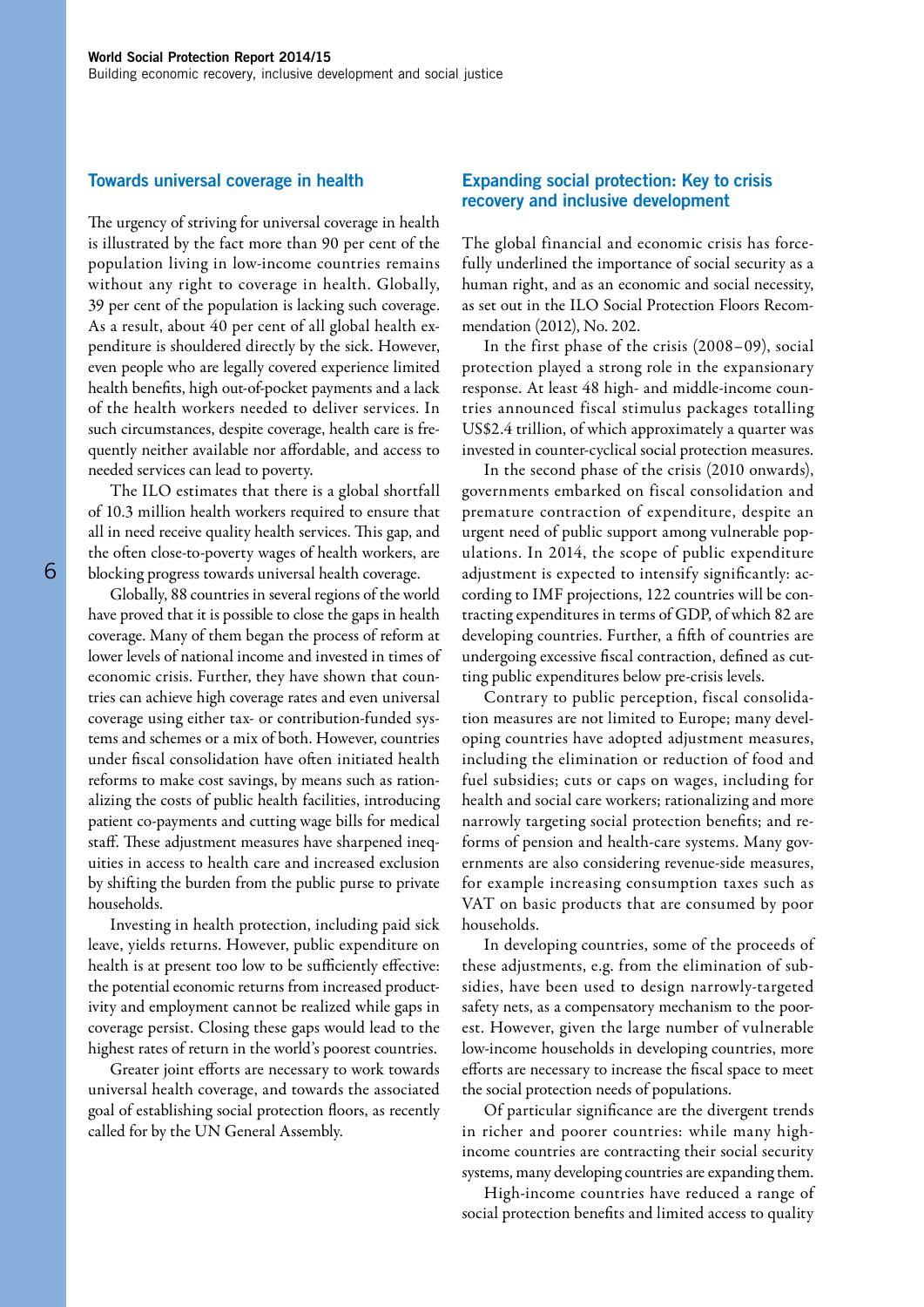public services. Together with persistent unemployment, lower wages and higher taxes, these measures have contributed to increases in poverty and social exclusion, now affecting 123 million people in the European Union, 24 per cent of the population, many of them children, women, older persons and persons with disabilities. Several European courts have found cuts unconstitutional. The cost of adjustment has been passed on to populations, who have been coping with fewer jobs and lower income for more than five years. Depressed household income levels are leading to lower domestic consumption and lower demand, slowing down recovery. The achievements of the European social model, which dramatically reduced poverty and promoted prosperity in the period following the Second World War, have been eroded by shortterm adjustment reforms.

Many middle-income countries are boldly expanding their social protection systems, thereby contributing to their domestic demand-led growth strategies: this presents a powerful developmental lesson. China, for instance, has achieved nearly universal coverage of pensions and increased wages; Brazil accelerated the expansion of social protection coverage and minimum wages since 2009. Continued commitment is necessary to address persistent inequalities.

Some lower-income countries have extended social protection mainly through temporary safety nets with very low benefit levels. However, in many of these countries debates are under way on building social protection floors as part of comprehensive social protection systems.

The case for social protection is compelling in our times. Social protection realizes the human right to social security and is a key element of sound economic policy. Social protection powerfully contributes to reducing poverty, exclusion, and inequality – while enhancing political stability and social cohesion. Social protection also contributes to economic growth by supporting household income and thus domestic consumption; this is particularly important during this time of slow recovery and low global demand. Further, social protection enhances human capital and productivity, so it has become a critical policy for transformative national development. Social protection, specifically social protection floors, are essential for recovery, inclusive development and social justice, and must be part of the post-2015 development agenda.

7